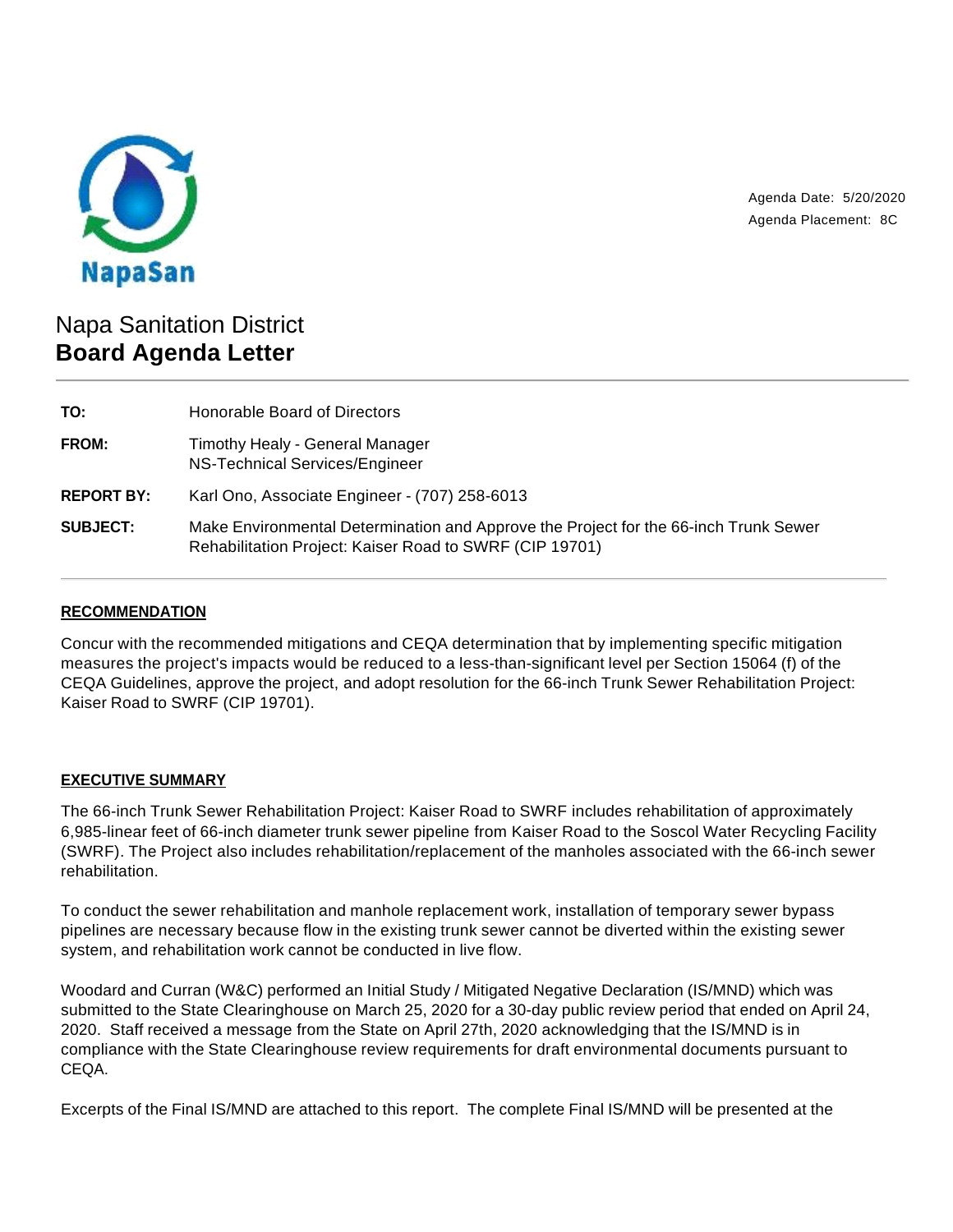NapaSan Board of Directors meeting on May 20, 2020, and is available for review at NapaSan offices upon request and via the following link: www.napasan.com/66inchtrunk

#### **FISCAL & STRATEGIC PLAN IMPACT**

Is there a Fiscal Impact? No

#### **ENVIRONMENTAL IMPACT**

W&C performed an initial study and determined that through implementation of specific mitigation measures the project would have impacts at the less-than-significant level as specified in Section 15064 (f) of the CEQA Guidelines. If the Board concurs with this determination, staff will file the Notice of Determination with the Napa County Recorder.

#### **BACKGROUND AND DISCUSSION**

The 66-inch trunk sewer conveys over 90 percent of the system's wastewater flow to the SWRF. The trunk sewer is approximately three miles long and parallels the east side of the Napa River, extending from Imola Avenue to the SWRF. The trunk sewer was constructed in the 1960s and consists entirely of reinforced concrete pipe (RCP) without a protective coating.

Routine inspections of the trunk sewer conducted in 2012 and again in 2017 revealed significant concrete deterioration had occurred on the inside of the pipeline during those five years. In response, NapaSan initiated a physical condition assessment evaluation in late 2017, which indicated that portions of the RCP trunk sewer were structurally compromised and had exposed and corroded reinforcement. An additional condition assessment of the entire alignment was performed in early 2019. The 2019 condition assessment concluded with recommendations for a near-term structural rehabilitation project for the portion of the alignment south of Kaiser Road.

### **SUPPORTING DOCUMENTS**

- A . Resolution
- B . IS/MND Section 2.1 Project Overview
- C . IS/MND Section 4 Comment Letters
- D . IS/MND Section 5 Responses to Comments
- E . IS/MND Section 6 Mitigation Monitoring and Reporting Program
- F . Notice of Determination
- G . State Clearinghouse Acknowledgement
- H . Presentation Slides